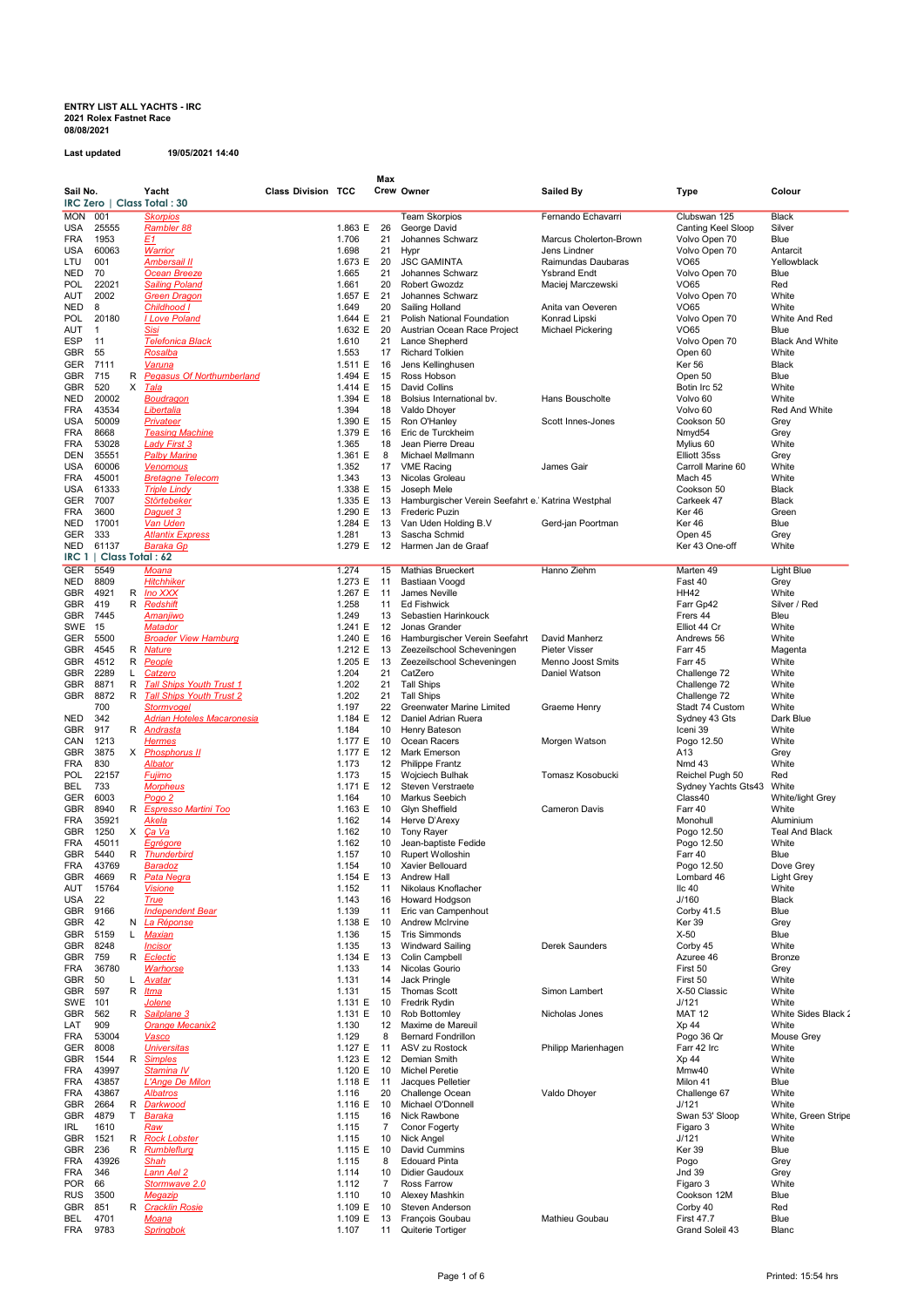|                 |                         |        |                                                 |                           |                    | Max            |                                                                        |                             |                                    |                              |
|-----------------|-------------------------|--------|-------------------------------------------------|---------------------------|--------------------|----------------|------------------------------------------------------------------------|-----------------------------|------------------------------------|------------------------------|
| Sail No.<br>HKG | 2192                    |        | Yacht<br>Double Edge                            | <b>Class Division TCC</b> | 1.105 E            | 9              | Crew Owner<br>Chris Schram                                             | <b>Sailed By</b>            | Type<br>Corby 38                   | Colour<br>Blue               |
| FRA             | 43799                   |        | <b>Grain De Soleil 6</b>                        |                           | 1.105              | 10             | <b>Svilarich Nicolas</b>                                               |                             | Vismara 40                         | Beige                        |
| GBR             | 720                     | R      | <b>Assarain IV</b>                              |                           | 1.103 E            | 12             | Angus Bates                                                            |                             | J/133                              | White                        |
| IRC 2<br>GBR    | Class Total: 62<br>6712 | R      | <b>Dawn Treader</b>                             |                           | 1.099 E            | 10             | Ed Bell                                                                |                             | <b>JPK 1180</b>                    | Blue/grey                    |
| GBR             | 1665                    |        | <b>Desperado Of Cowes</b>                       |                           | 1.099              | 19             | <b>Richard Loftus</b>                                                  |                             | Swan 65                            | White                        |
| SWE             | 13                      |        | <u>C-me</u>                                     |                           | 1.098 E            | 10             | Hakan Groenvall                                                        |                             | First 40                           | White                        |
| FRA<br>GBR      | 157<br>888              | X      | <u>Fastwave 6</u><br><b>Sunrise</b>             |                           | 1.097<br>1.097     | 10<br>10       | <b>Eric Fries</b><br>Thomas Kneen                                      |                             | <b>JPK 1180</b><br><b>JPK 1180</b> | Dark Blue<br>White           |
| GBR             | 9536                    | R      | <b>Thunder 2</b>                                |                           | 1.096              | 9              | <b>Vladimir Phillips</b>                                               |                             | Mills 37                           | White                        |
| NED             | 53037                   |        | II Corvo                                        |                           | 1.095 E            | 10             | Astrid de Vin                                                          |                             | <b>JPK 1180</b>                    | Black                        |
| ITA<br>FRA      | 16677<br>36777          |        | <b>Mon Ile Tevere Remo</b><br>Codiam            |                           | 1.095<br>1.093     | 10<br>11       | Gianrocco Catalano<br>Jean Claude Nicoleau                             | Nicolas Loday               | First 40<br>Grand Soleil 43        | White<br>White               |
| GBR             | 5811                    | R      | Jagerbomb                                       |                           | 1.093 E            | 8              | Paul Griffiths                                                         |                             | J/111                              | White                        |
| SUI             | 12193                   |        | <b>Raging Bull</b>                              |                           | 1.093              | 8              | Tim Tolcher                                                            |                             | J/111                              | White                        |
| FRA             | 53081<br>7122           |        | <b>Cocody</b>                                   |                           | 1.092<br>1.092 E   | 10<br>10       | <b>Richard Fromentin</b><br><b>Christopher Daniel</b>                  |                             | <b>JPK 1180</b><br>J/122E          | Blue<br>White                |
| GBR<br>GBR      | 8601                    | X<br>R | <u>Juno</u><br><u>Oui</u>                       |                           | 1.092 E            | 8              | Lance Adams                                                            |                             | Corby 36                           | Grey                         |
| USA             | 51020                   |        | <b>Momentum</b>                                 |                           | 1.091              | 15             | Paul Kanev                                                             |                             | Hinckley 51                        | Dark Green                   |
| SWE             | -1                      |        | <u>Refanut</u>                                  |                           | 1.090              | 18             | Fredrik Wallenberg                                                     |                             | S&S 63                             | White                        |
| GBR<br>FRA      | 8394<br>78              | т      | Sophia<br>SI Energies groupe Fastwav            |                           | 1.088<br>1.087     | 13<br>8        | Mike Male<br>Laurent Charmy                                            |                             | Starlight 46<br>J/111              | White And Blue Stri<br>White |
| FRA             | 38568                   |        | Pintia                                          |                           | 1.086 E            | 12             | Gilles Fournier / Corinne Migraine Gilles Fournier                     |                             | J/133                              | Blue                         |
| GBR             | 3922                    | R      | <b>Jangle</b>                                   |                           | 1.085 E            | 10             | <b>Clive Miles</b>                                                     |                             | J/122                              | White                        |
| FRA<br>BEL      | 9749<br>16500           |        | Mylla<br><b>Snelle Vliet</b>                    |                           | 1.085<br>1.085     | 9<br>11        | Javier Sanchez Lamelas<br>Emiel van Hemeldonck                         |                             | Xp 38<br>Grand Soleil 43           | White<br>White               |
| GBR             | 4778                    |        | R <i>Eh01</i>                                   |                           | 1.084              | 13             | Global Yacht Racing                                                    | Andy Middleton              | <b>First 47.7</b>                  | White                        |
| FRA             | 37286                   |        | Lorelei                                         |                           | 1.084              | 10             | Alain Catherineau                                                      | Marie Catherineau           | J/122                              | White                        |
| FRA             | 19349                   |        | Ster Wenn 5                                     |                           | 1.084              | 12             | Pierre Sallenave                                                       |                             | $X-442$                            | White                        |
| BEL<br>GBR      | 9852<br>724             | R      | Ragazza IV<br>40 Love                           |                           | 1.083<br>1.082     | 8<br>10        | Jan Gabriel<br>East Anglian Sea School                                 | <b>Edward Harvey</b>        | Mills 37<br>First 40               | White<br>Grey                |
| GBR             | 8405                    | R      | <b>Olympia's Tigress</b>                        |                           | 1.080 E            | 10             | Susan Glenny                                                           |                             | First 40                           | White And Black              |
| GBR             | 9922                    | Τ      | R&W                                             |                           | 1.078 E            | 10             | Andy Theobald                                                          |                             | J/122                              | White                        |
| NED             | 8254                    |        | <b>Barcarolle 2</b>                             |                           | 1.077              | 11             | Jaap Gelling                                                           |                             | Salona 42                          | White                        |
| GBR<br>GBR      | 6840<br>7951            | R<br>R | Lancelot II<br><b>Skylander</b>                 |                           | 1.076 E<br>1.076 E | 10<br>10       | Sailing Logic<br><b>Yuri Fadeev</b>                                    | James Davies                | First 40<br>First 40               | White<br>White               |
| IRL             | 35950                   |        | Aurelia                                         |                           | 1.075 E            | 10             | <b>Chris Power Smith</b>                                               |                             | J/122                              | White                        |
| GBR             | 4147                    | L.     | Zada                                            |                           | 1.075              | 10             | Tanya Sullivan                                                         | Alexander Vodovatov         | First 40                           | White                        |
| GBR             | 3213                    | L      | <b>Dusty P Promocean</b>                        |                           | 1.074 E            | 10             | <b>Richard Patrick</b>                                                 |                             | First 40                           | White                        |
| GBR<br>NED      | 8409<br>9015            | R      | <b>Galahad Of Cowes</b><br><b>Juliett Romeo</b> |                           | 1.074 E<br>1.074   | 10<br>10       | Ronan Banim<br>Sietze Naber                                            |                             | First 40<br>J/122e                 | White<br>Black And White (st |
| SUI             | 4777                    |        | <u>Kali</u>                                     |                           | 1.074              | 13             | Benedikt Clauberg                                                      |                             | <b>First 47.7</b>                  | White                        |
| GBR             | 3923                    | L.     | <b>Merlin</b>                                   |                           | 1.074 E            | 10             | Sailing Logic                                                          | Simon Zavad                 | First 40                           | White                        |
| NED<br>GBR      | 8935<br>1419            | L.     | Moana<br>Sidney II                              |                           | 1.074 E<br>1.074   | 10<br>14       | Frans Cappelle, van<br>Bob Mechem & Tanya Sullivan                     | <b>Bob Mechem</b>           | J/122E<br>Grand Soleil 50          | White<br>White               |
| GBR             | 2993                    | L.     | <b>Minnie The Minx</b>                          |                           | 1.073              | 10             | <b>Phil Cook</b>                                                       |                             | First 40                           | White                        |
| GBR             | 1859                    | L      | <b>Hoeoca Sfida</b>                             |                           | 1.072              | 10             | PROMOCEAN                                                              | Simon Dipple                | First 40                           | Grey                         |
| GBR             | 7408                    | R      | <b>Arthur Logic</b>                             |                           | 1.070 E            | 10             | Sailing Logic                                                          | Jim Bennett                 | First 40                           | White                        |
| FRA<br>BEL      | 35800<br>1082           |        | <b>Iritis</b><br>Monaqua                        |                           | 1.070<br>1.070 E   | 10<br>9        | Herve Benic<br>Jan Alleman                                             |                             | First 40<br>Prima 38               | Grey<br>White                |
| GBR             | 1428                    | R      | Rogan Josh                                      |                           | 1.070 E            | 10             | <b>Richard Powell</b>                                                  |                             | First 40                           | White                        |
| FRA             | 28                      |        | <u>Tuftuftuf</u>                                |                           | 1.069              | 8              | Pascal Tuffier                                                         |                             | Figaro II                          | <b>Black</b>                 |
| NED             | 8844                    |        | Olympix                                         |                           | 1.065 E            | 10             | <b>Hugo Gommers</b>                                                    |                             | Χ4                                 | Grey                         |
| NED<br>FRA      | 9112<br>25              |        | Ajeto!<br><u>C.maqic</u>                        |                           | 1.063 E<br>1.063   | 10<br>2        | Robin Verhoef & John Van Der St: John van der Starre<br>Jerome Croyere |                             | J/122e<br>Figaro II                | White<br>Orange              |
| GBR             | 6593                    | т      | <b>Petruchio</b>                                |                           | 1.063              | 10             | James Albery                                                           |                             | <b>First 40.7</b>                  | Blue                         |
| GBR             | 809                     | т      | <b>Eager</b>                                    |                           | 1.060              | 16             | Chris Cecil-wright                                                     | <b>Richard Powell</b>       | Nicholson 55                       | White                        |
| GBR<br>FRA      | 3438<br>43749           | L      | Jameerah<br><b>Nutmeg Solidaire En Peloton</b>  |                           | 1.060 E<br>1.060   | 10<br>8        | Simon Ruffles                                                          | Corentin Loanone            | J/120<br>MC 34                     | White<br>Blue                |
| GBR             | 6504                    | Ν      | <b>Talisman</b>                                 |                           | 1.060              | 9              | Francois Lognone<br>Simon Harwood                                      |                             | Prima 38                           | Blue                         |
| GBR             | 1702                    | т      | <b>Scarlet Oyster</b>                           |                           | 1.057              | 13             | Ross Applebey                                                          |                             | Oyster 48                          | Red                          |
| GBR             | 43                      |        | Abu 43                                          |                           | 1.055              | $\overline{2}$ | Christian Teichmann                                                    |                             | Figaro II                          | Grey                         |
| GBR<br>GBR      | 112<br>503              | N<br>R | <b>J'ouvert</b><br><b>May Contain Nuts</b>      |                           | 1.054<br>1.054     | 8<br>8         | Simon Harris<br>The Nuts Syndicate                                     |                             | J/112e<br>Corby 34                 | White<br>Dark Blue           |
| GBR             | 7343                    | R      | <b>Marco Polo</b>                               |                           | 1.052              | 8              | Stephen Berry                                                          |                             | Sun Fast 3600                      | White                        |
| GBR             | 6586                    | L.     | Scream 2                                        |                           | 1.052              | 10             | <b>Stuart Lawrence</b>                                                 |                             | J/120                              | Black                        |
| IRC 3<br>GBR    | 9043                    | т      | Class Total: 105<br><b>Flying Fish</b>          |                           | 1.050 E            | 10             | Stephen Hendry                                                         | Christian Buehrlen          | <b>First 40.7</b>                  | Grey                         |
| GBR             | 1815                    | X      | <b>Fujitsu British Soldier</b>                  |                           | 1.050              | 8              | ASA                                                                    | <b>Edward Corrigan</b>      | Sun Fast 3600                      | Red                          |
| GBR             | 1415                    | L.     | <b>Mad Dash</b>                                 |                           | 1.050              | 10             | Phil Morgan                                                            |                             | <b>Elan 410</b>                    | White                        |
| IRL             | 10800                   |        | <b>Rockabill VI</b>                             |                           | 1.050 E            | 8              | Paul O'Higgins                                                         |                             | <b>JPK 1080</b>                    | White                        |
| GBR<br>GBR      | 731<br>9949             | T<br>т | Tanit<br><b>Fireball</b>                        |                           | 1.050 E<br>1.049   | 8<br>10        | Robert Floate<br>Chris Clark                                           |                             | Sydney 36<br><b>First 40.7</b>     | Navy<br>Grey                 |
| GBR             | 914                     | R      | <b>Tigris</b>                                   |                           | 1.049 E            | 8              | <b>Gavin Howe</b>                                                      |                             | Sun Fast 3600                      | White                        |
| NED             | 0000                    |        | <b>Westwind</b>                                 |                           | 1.048              | 12             | Rob Bonte                                                              | George Jansen               | Varianta 44                        | White                        |
| NED             | 8489<br>450             |        | Windshift<br><b>Emily Of Cowes</b>              |                           | 1.048              | 12             | Rob Bonte<br><b>Richard Oswald</b>                                     |                             | Varianta 44<br><b>Elan 450</b>     | White<br>White               |
| SWE<br>GBR      | 112                     | х      | <u>Xanaboo</u>                                  |                           | 1.047<br>1.046 E   | 12<br>8        | <b>Bruce Huber</b>                                                     |                             | J/112e                             | Blue                         |
| GBR             | 8936                    | R      | <b>Black Sheep</b>                              |                           | 1.045 E            | 8              | <b>Trevor Middleton</b>                                                |                             | Sun Fast 3600                      | White/grey                   |
| FRA             | 39125                   |        | loalla                                          |                           | 1.045              | 10             | Gilles Prietz & Yvan Le Trequesse Yvan le Trequesser                   |                             | Grand Soleil 40                    | White                        |
| GBR<br>GBR      | 1264<br>4406            |        | <b>Ginny B</b><br><b>Osprey</b>                 |                           | 1.044 E<br>1.044   | 13<br>11       | Alex Bennett<br><b>Patrick Audas</b>                                   |                             | Swan 46<br>Comfortina 42           | White<br>White               |
| FRA             | 34646                   |        | <b>Kazami</b>                                   |                           | 1.043              | 8              | <b>Benoit Amalric</b>                                                  |                             | Jpk 110                            | White                        |
| FRA             | 53116                   |        | <b>Princesse Gotionude II</b>                   |                           | 1.042              | 8              | Nicolas Dezeustre                                                      |                             | Sun Fast 3600                      | White                        |
| GBR             | 6693                    | Τ      | Fandango                                        |                           | 1.041 E            | 10<br>9        | Brendan McMahon                                                        | Suzanne Warwick             | <b>First 40.7</b>                  | Blue                         |
| GBR<br>GBR      | 9383<br>8657            | R<br>Г | <b>Intuition</b><br><b>Bellino</b>              |                           | 1.041 E<br>1.040 E | 8              | Yuri Fadeev<br>Rob Craigie                                             |                             | Reflex 38<br>Sun Fast 3600         | Blue<br>White                |
| GBR             | 1                       | Х      | <b>Bounce Back</b>                              |                           | 1.040              | 10             | Steven Goddard                                                         | James Dean & Stevie Goddard | First 40                           | White                        |
| GBR             | 1321                    | L      | Escapado                                        |                           | 1.040              | 10             | <b>Germaine Williams</b>                                               |                             | <b>First 40.7</b>                  | White                        |
| SUI             | 54                      |        | Oceanvox2                                       |                           | 1.040              | 8              | Jean-francois Guillet                                                  |                             | <b>JPK 1080</b>                    | White                        |
| FRA<br>FRA      | 53161<br>43853          |        | <b>Phu Cam</b><br>Solenn for Pure Ocean         |                           | 1.040 E<br>1.040 E | 8<br>8         | Philippe Triem<br>Ludovic Gerard                                       |                             | Sun Fast 3600<br><b>JPK 1080</b>   | Blue<br>White                |
| FRA             | 43907                   |        | Aileau                                          |                           | 1.039 E            | 8              | Olivier Burgaud                                                        |                             | <b>JPK 1080</b>                    | White                        |
| FRA             | 9624                    |        | <b>Hey Jude</b>                                 |                           | 1.039              | 10             | Philippe Girardin                                                      |                             | J/120                              | Blue                         |
| GBR             | 8140                    |        | X Horus                                         |                           | 1.039              | 10             | Justin Philipps                                                        |                             | First 40                           | White                        |
| GBR<br>GBR      | 1653<br>6070            | R<br>Г | <u>Ikiqai</u><br>Scaramouche                    |                           | 1.039<br>1.039 E   | 8<br>13        | Catherine Keohane<br>Greig City Academy                                | Jonathan Holt               | <b>JPK 1080</b><br>Frers 45        | White<br>White / Red         |
| GBR             | 711                     |        | N Kimanche Eve II                               |                           | 1.038              | 8              | Mark Franklin                                                          |                             | <b>JPK 1080</b>                    | White                        |
| FRA             | 43933                   |        | Raging-bee <sup>2</sup>                         |                           | 1.038              | 8              | Louis-Marie Dussere                                                    |                             | <b>JPK 1080</b>                    | Blue-grey                    |
| USA             | 74434                   |        | <b>Hiro Maru</b>                                |                           |                    |                | 1.037 E 15 Hiroshi Nakajima                                            |                             | S&S 49                             | White                        |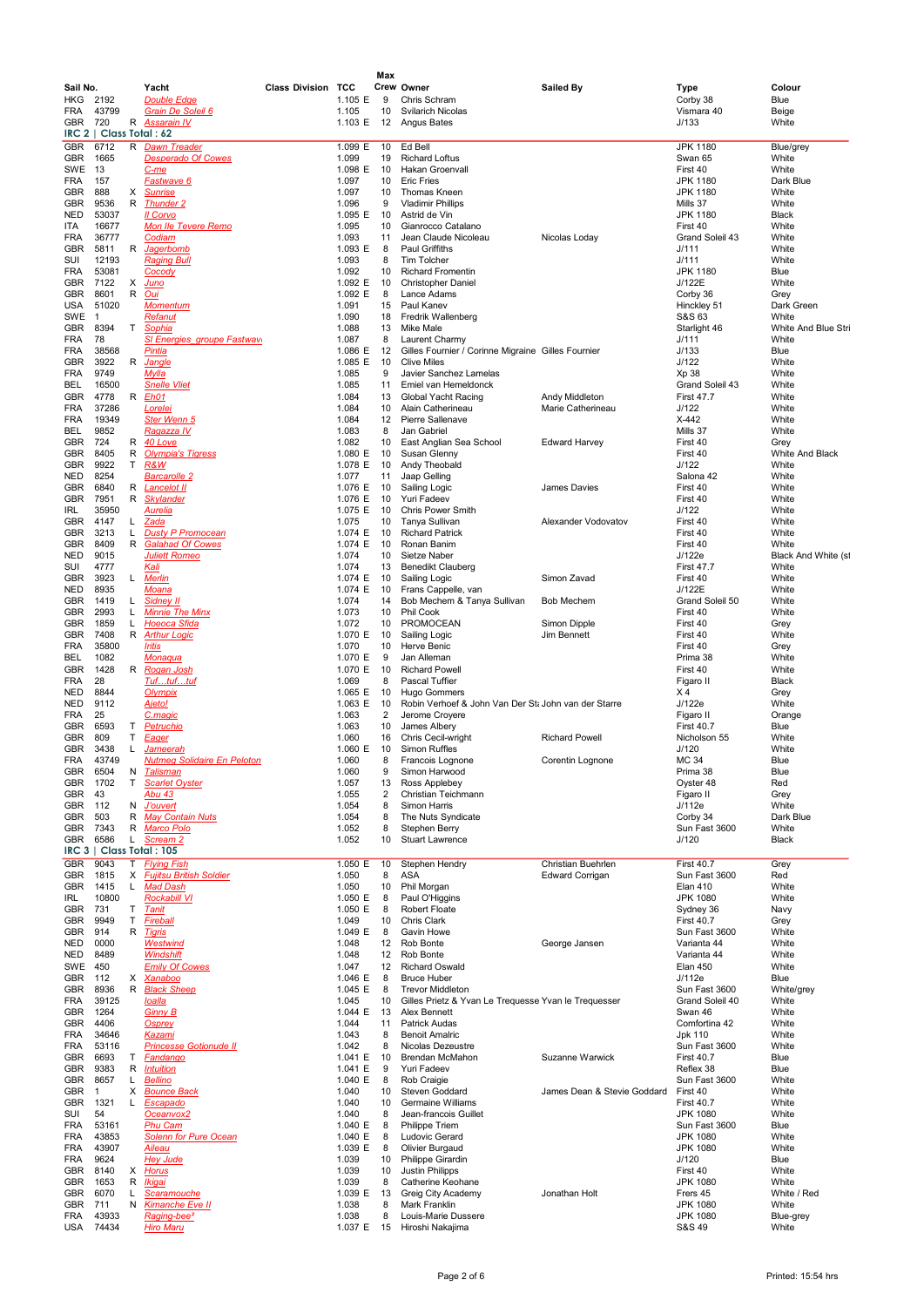|                   |                |        |                                                 |                           |                    | Max                  |                                                                             |                                                 |                                    |                               |
|-------------------|----------------|--------|-------------------------------------------------|---------------------------|--------------------|----------------------|-----------------------------------------------------------------------------|-------------------------------------------------|------------------------------------|-------------------------------|
| Sail No.          |                |        | Yacht                                           | <b>Class Division TCC</b> |                    |                      | Crew Owner                                                                  | <b>Sailed By</b>                                | Type                               | Colour                        |
| POL               | 19967          |        | One Way                                         |                           | 1.037              | 8                    | Janusz Madej                                                                |                                                 | Sun Fast 3600                      | Red                           |
| GBR<br>NED        | 9863<br>8530   |        | In X Celsis<br><u>Letitgo3</u>                  |                           | 1.035 E<br>1.035   | 10<br>10             | <b>Guy Raynes</b><br>Willem Johannesma                                      |                                                 | $X-119$<br>X40                     | White<br>Blue                 |
| GBR               | 4849           | R      | <b>Team Bomby/Robertson</b>                     |                           | 1.033              | 7                    | Henry Bomby                                                                 |                                                 | Sun Fast 3300                      | White                         |
| FRA               | 43831          |        | <b>Timeline</b>                                 |                           | 1.033              | 8                    | Marc Alperovitch                                                            |                                                 | JPK 1080                           | White                         |
| GBR               | 6502           | L      | <b>Wild Pilgrim</b>                             |                           | 1.033              | 7                    | Daniel Jones                                                                |                                                 | Sun Fast 3300                      | White                         |
| FRA<br>FRA        | 53144<br>53197 |        | Karavel<br>Mary-3                               |                           | 1.032<br>1.032     | 8<br>8               | <b>Frederic Nouel</b><br>Francois Moriceau                                  |                                                 | <b>JPK 1080</b><br><b>JPK 1030</b> | White<br>Blue&silver          |
| GBR               | 7727           | Τ      | <b>Musketeer</b>                                |                           | 1.031              | 10                   | Phillip Holroyd Smith                                                       |                                                 | <b>First 40.7</b>                  | White                         |
| GBR               | 7635           | т      | <b>Snow Wolf</b>                                |                           | 1.031              | 13                   | <b>Robert Nichols</b>                                                       |                                                 | Swan 48                            | Blue                          |
| GBR               | 1663           | R      | <b>Chilli Pepper</b>                            |                           | 1.030              | 7                    | Jim Driver                                                                  |                                                 | Sun Fast 3300                      | White                         |
| GBR               | 795            | R      | <u>Diablo</u>                                   |                           | 1.030 E            | 8                    | <b>Nick Martin</b>                                                          |                                                 | Sun Fast 3600                      | White                         |
| FRA<br>GBR        | 53201<br>833   |        | <b>Blue Oscar</b><br>X Hooligan VIII            |                           | 1.029<br>1.029     | 2<br>7               | <b>Tomas Cunat Salisbury</b><br><b>Edward Broadway</b>                      |                                                 | Sun Fast 3300<br>Sun Fast 3300     | White<br>White                |
| GBR               | 8368           | т      | <b>Adelaide Star</b>                            |                           | 1.028              | 12                   | <b>Commodore Yachting</b>                                                   | <b>Tomos Price</b>                              | Bavaria 44                         | White                         |
| USA               | 61287          |        | Sea Bear                                        |                           | 1.028 E            | 7                    | Peter Bacon                                                                 |                                                 | Sun Fast 3300                      | White                         |
| FRA               | 53183          |        | <b>Spoutnik</b>                                 |                           | 1.028 E            | 7                    | Christian Maby                                                              |                                                 | Sun Fast 3300                      | Blue                          |
| GBR<br>IRL        | 5176<br>1627   |        | L Aries                                         |                           | 1.026 E<br>1.026   | 7<br>7               | <b>Kelvin Rawlings</b><br>Cian McCarthy                                     | Kelvin Rawlings & Stuart Childerl Sun Fast 3300 | Sun Fast 3300                      | White<br>White                |
| GBR               | 6890           | R      | <b>Cinnamon Girl</b><br><u>Gentoo</u>           |                           | 1.026 E            | $\overline{7}$       | James Harayda                                                               |                                                 | Sun Fast 3300                      | White                         |
| FRA               | 53128          |        | Léon                                            |                           | 1.026              | 8                    | Jean Pierre Kelbert                                                         | Alexis Loison                                   | <b>JPK 1030</b>                    | Blue                          |
| GBR               | 5964           |        | R New Normal                                    |                           | 1.026              | 7                    | <b>Thomas Fenemore</b>                                                      |                                                 | Sun Fast 3300                      | Grey With Blue & O            |
| FRA               | 53229          |        | <b>Rêve De Souffle</b>                          |                           | 1.026              | 7                    | Loic Lecomte                                                                |                                                 | Sun Fast 3300                      | White And Marine E            |
| NED<br><b>FRA</b> | 5300<br>53155  |        | Swarte Swaen<br>Very Good Trip - Septieme C.    |                           | 1.026<br>1.026     | 10<br>2              | <b>Tolleiv Trimborn</b><br>Yves Paul Robert                                 | Jean-baptiste Vezin                             | Swan 40<br><b>JPK 1030</b>         | Blue<br>Blue/silver           |
| GBR               | 7933           |        | R Fastrak XII                                   |                           | 1.025              | 7                    | Nigel de Quervain Colley                                                    |                                                 | Sun Fast 3300                      | White                         |
| BEL               | 35080          |        | <u>Njord</u>                                    |                           | 1.025 E            | 8                    | Paul Jonckheere                                                             | Geert Orbie                                     | A35                                | <b>Black And White</b>        |
| FRA               | 37821          |        | Gannet's                                        |                           | 1.024              | 10                   | Marc Lepesqueux                                                             | Stefano Gnech                                   | Bavaria 40 Sport                   | Grey                          |
| GBR               | 1355           | R      | <b>Lulotte</b>                                  |                           | 1.024              | 16                   | <b>Ben Morris</b>                                                           |                                                 | Swan 55 Yawl                       | Flag Blue                     |
| GBR               | 7581<br>11500  | R      | Azora                                           |                           | 1.023              | 9<br>8               | <b>Stephen Thomas</b>                                                       |                                                 | C & C 115                          | Blue<br>White                 |
| NOR.<br>GBR       | 6939           |        | <b>Promineo Racing</b><br>R <i>Finally</i>      |                           | 1.023<br>1.022 $E$ | 8                    | Leif Arild Asheim<br>Paul Kitteringham                                      |                                                 | J/109<br><b>Elan 350</b>           | White                         |
| GER               | 3972           |        | <u>Loqoff</u>                                   |                           | 1.022 E            | 13                   | Carsten Sommer                                                              |                                                 | Stic 47.5                          | Blue                          |
| GBR               | 979            | R      | <b>Malice</b>                                   |                           | 1.022 E            | $\overline{2}$       | Mike Moxley                                                                 |                                                 | <b>HOD 35</b>                      | White                         |
| GBR               | 1575           | L      | <b>Pure Attitude</b>                            |                           | 1.022              | 9                    | Martin Gray                                                                 |                                                 | X 37                               | White                         |
| GBR<br>FRA        | 9570<br>53192  | Т      | <b>Jaquar Of Burnham</b><br><b>Moshimoshi</b>   |                           | 1.021 $E$<br>1.021 | 8<br>7               | Jaap van Nie<br>Sebastien Saulnier                                          |                                                 | J/109<br>Sun Fast 3300             | White<br>White                |
| GBR               | 1411           | L.     | <u>Arcadia</u>                                  |                           | 1.020              | 10                   | Mark Gillett                                                                | <b>Trevor Hails</b>                             | Arcona 400                         | White                         |
| GER               | 4187           |        | <u>Chosi 6</u>                                  |                           | 1.020              | 8                    | Michael Wunderlich                                                          |                                                 | J/35                               | White                         |
| BEL               | 222            |        | Gente di Mare                                   |                           | 1.020              | 10                   | Roel Ysewyn                                                                 |                                                 | Grand Soleil 40c                   | White                         |
| IRL               | 2129           |        | Nieulargo                                       |                           | 1.020 E            | 10                   | Denis Murphy                                                                |                                                 | Grand Soleil 40                    | White                         |
| FRA<br>GBR        | 53239<br>486   |        | <b>Axe Sail</b><br><b>Sleeper X</b>             |                           | 1.019<br>1.019 E   | 7<br>13              | Maxime Mesnil<br>Jonty & Vicki Layfield                                     | Jonty Layfield                                  | J/99<br>Swan 48                    | Black<br>White                |
| FRA               | 34983          |        | Decatur                                         |                           | 1.018              | 8                    | Gebr. de Zeeuw                                                              | Tom Stoutenburg                                 | A35                                | White                         |
| FRA               | 53147          | A      | <b>Jin Motion</b>                               |                           | 1.018              | 7                    | Philippe Guennal                                                            |                                                 | J/99                               | White                         |
| GBR               | 9328           | Т      | Intemperance                                    |                           | 1.017              | 10                   | Paul & Val Shilling                                                         | Paul Shilling                                   | Sigma 400                          | White                         |
| GBR               | 3737           | L.     | <b>Unruly</b>                                   |                           | 1.017 E            | 9                    | Charles Bull                                                                |                                                 | X 37                               | Blue                          |
| GER<br><b>RUS</b> | 5762<br>9901   |        | <b>Dantes</b><br>Jea <u>lousness</u>            |                           | 1.016 E<br>1.016   | 13<br>7              | <b>Torsten Grotjahn</b><br>Rasim Poloskin                                   | Michael Orgzey<br>Pjotr Lezhnin                 | Swan 48<br>J/99                    | White<br>White                |
| <b>IOM</b>        | 7003           |        | <b>Polished Manx II</b>                         |                           | 1.016              | 10                   | Kuba Szymanski                                                              |                                                 | <b>First 40.7</b>                  | White                         |
| FRA               | 34900          |        | <u>Samsara</u>                                  |                           | 1.016              | 8                    | Nicolas Watine                                                              |                                                 | A35                                | <b>Bleu Ciel</b>              |
| IRL               | 725            |        | <b>Intention</b>                                |                           | 1.014 E            | 8                    | Willem Schopman                                                             |                                                 | J/35                               | Black                         |
| FRA               | 1382           |        | <u>Ioalla</u>                                   |                           | 1.014              | 9                    | Yvan le Trequesser                                                          | <b>Thomas Reed</b>                              | X 382                              | Blue                          |
| GBR<br>NED        | 8541<br>7800   |        | R Jolly Jack Tar<br><u>Arethusa</u>             |                           | 1.013<br>1.012 E   | 8<br>8               | <b>RNSA</b><br>Kees Mijs                                                    |                                                 | J/109<br>J/109                     | White<br>White                |
| GBR               | 8532           | R      | <b>Firestorm</b>                                |                           | 1.010              | 8                    | Wim van Slooten                                                             | Wim van Slooten & Jochem Nonl J/109             |                                    | White                         |
| GBR               | 9779           | Т      | <u>Jaqo</u>                                     |                           | 1.009              | 8                    | <b>Mike Yates</b>                                                           |                                                 | J/109                              | Navy Blue                     |
| GBR               | 1466           | R      | <b>Flying Jackal</b>                            |                           | 1.008              | 8                    | Wayne Palmer                                                                |                                                 | J/109                              | White                         |
| GBR<br>GBR        | 918<br>8529    | R<br>R | Jarhead<br><b>Jazzy Jellyfish</b>               |                           | 1.008<br>1.008     | 8                    | Greg Nasmyth<br>Kevin Armstrong                                             |                                                 | J/109<br>J/109                     | <b>Gunmetal Grey</b><br>White |
| MLT               | 7991           |        | <u>JYS Jan</u>                                  |                           | 1.008 E            | 8<br>8               | Greg Nasmyth                                                                |                                                 | J/109                              | White                         |
| <b>FRA</b>        | 38909          |        | Serena J                                        |                           | 1.008              | 8                    | Tim Wright                                                                  |                                                 | J/109                              | Dark Blue                     |
| <b>GBR</b>        | 9760           |        | R Jengu                                         |                           | 1.007              | 8                    | <b>William Stock</b>                                                        |                                                 | J/109                              | White                         |
| GBR               | 8809           |        | R Mojo Risin'                                   |                           | 1.007 E            | 8                    | J/109 Racing Limited                                                        | <b>Rob Cotterill</b>                            | J/109                              | White                         |
| GBR<br>FRA        | 3<br>28553     | L      | Jomalija<br>Miss J                              |                           | 1.006<br>1.006     | 8<br>8               | Joppe Schepers and Jasper Heike Joppe Schepers<br><b>Frederic Guillemot</b> |                                                 | J/109<br>J/105                     | White<br>Blue                 |
| GBR               | 923            | R      | Skadi                                           |                           | 1.006              | 12                   | <b>Michael Greville</b>                                                     |                                                 | Bowman 44                          | White                         |
| GBR               | 7005           | R      | <u>Trojan</u>                                   |                           | 1.006 E            | 8                    | <b>Robert Duke</b>                                                          | Jason West                                      | J/109                              | White                         |
| GBR               | 6908           | R      | <b>White Knight 7</b>                           |                           | 1.006              | 8                    | Royal Armoured Corps Yacht Club Craig Circuit                               |                                                 | J/109                              | White                         |
| GBR               | 9487           | R      | <u>Jumunu</u>                                   |                           | 1.005              | 8                    | Lesley Brooman                                                              |                                                 | J/109                              | Dark Blue                     |
| <b>GER</b><br>GBR | 3222<br>3111   |        | <u>Ivana S</u><br>N Mostly Harmless             |                           | 1.004<br>1.004     | 10<br>8              | Herve Perrein<br>Tom Hayhoe and Natalie Jobling Tom Hayhoe                  |                                                 | Swan 391<br>J/105                  | White<br>White                |
| RC4               |                |        | Class Total: 89                                 |                           |                    |                      |                                                                             |                                                 |                                    |                               |
| GBR               | 9779           | т      | <u>Jaqo</u>                                     |                           | 1.009              | 8                    | Mike Yates                                                                  |                                                 | J/109                              | Navy Blue                     |
| GBR               | 4489           | R      | <b>Finnish Line</b>                             |                           | 1.003 E            | 12                   | Janet Hairsine Wilson                                                       | Michael Wilson                                  | Swan 44 Mk II                      | Green                         |
| GBR               | 9030           | R      | Gusto                                           |                           | 1.003              | 7                    | Nathan O'Leary                                                              |                                                 | Whitbread 30                       | Dark Blue                     |
| GBR               | 529            | R      | <u>Just So</u>                                  |                           | 1.003 E            | 8                    | David McGough                                                               | William McGough / Christian Jeff J/109          |                                    | White                         |
| GBR<br>FRA        | 8134<br>44992  | T.     | <u>Mojo</u><br>Aldebaran                        |                           | 1.003 E<br>1.002   | 8<br>7               | <b>Edward Paul Hampson</b><br><b>Francois Tirveilliot</b>                   |                                                 | J/105<br>Sun Fast 3200             | White<br>White                |
| GBR               | 8932           |        | R Full Circle                                   |                           | 1.002 E            | 7                    | Ian Lloyd                                                                   |                                                 | Sun Fast 3200                      | White                         |
| GBR               | 1605           | R      | <b>Rum N Cork II</b>                            |                           | 1.002 E            | 8                    | Paul Lewis                                                                  |                                                 | J/105                              | White                         |
| GBR               | 958            | R      | Jangada                                         |                           | 1.001 E            | 7                    | <b>Richard Palmer</b>                                                       |                                                 | JPK 1010                           | White                         |
| GBR               | 4867           | Г      | <b>Purple Mist</b>                              |                           | 1.001              | 7                    | Katherine Cope                                                              |                                                 | Sun Fast 3200                      | White + Purple Gra            |
| FRA               | 4300<br>43628  | C      | Reindeer<br><b>Srs Bienne Voile (vent D'Ox)</b> |                           | 1.001<br>1.000     | 12<br>$\overline{7}$ | Jack Meredith<br>Thierry Bosshart                                           |                                                 | Swan 43<br><b>JPK 1010</b>         | Blue<br>White                 |
| FRA               | 43657          |        | <b>Fleur Du Sud</b>                             |                           | 0.999              | 7                    | <b>Patrick Molitor</b>                                                      |                                                 | <b>JPK 1010</b>                    | White / Blue / Dark           |
| <b>FRA</b>        | 38895          |        | Gioia                                           |                           | 0.999              | 7                    | <b>Emmanuel Pinteaux</b>                                                    |                                                 | Jpk 1010                           | White                         |
| GBR               | 4796           | L      | Joy                                             |                           | 0.999              | 7                    | Peter Butters                                                               |                                                 | JPK 1010                           | White                         |
| GBR               | 9405           | R      | <b>Juliette</b>                                 |                           | 0.999              | 8                    | <b>Motley Crew</b>                                                          | David Melville & Dan Rigden                     | J/105                              | White                         |
| GBR<br>FRA        | 1174<br>35829  |        | L Taika<br>Cora                                 |                           | 0.999 E<br>0.997 E | 8<br>7               | <b>Stuart Rhys-williams</b><br>Nigel Goodhew                                | Tim Goodhew                                     | J/105<br>Sun Fast 3200             | White<br>White                |
| FRA               | 9210           |        | <b>Delnic</b>                                   |                           | 0.997              | 7                    | <b>Benoit Rousselin</b>                                                     |                                                 | <b>JPK 1010</b>                    | White                         |
| FRA               | 53057          |        | <b>Lazy Boy</b>                                 |                           | 0.997              | 7                    | Yann Gapais                                                                 |                                                 | Sun Fast 3200                      | Red And White                 |
| FRA               | 15083          |        | Maupiti                                         |                           | 0.997              | 8                    | <b>Emmanuel Bunel</b>                                                       |                                                 | <b>Jod 35</b>                      | Red                           |
| FRA               | 39194          |        | <b>Objectif Lune</b>                            |                           | 0.997              | 7                    | Jean-Baptiste Crepin                                                        |                                                 | Sun Fast 3200                      | White                         |
| FRA<br>MLT        | 53114<br>105   |        | Raphael<br><b>Bigfoot</b>                       |                           | 0.997 E<br>0.996   | $\overline{7}$<br>8  | Ludovic Menahes<br><b>Robert Nelson</b>                                     |                                                 | <b>JPK 1010</b><br>J/105           | White Black And Bl<br>Blue    |
| <b>FRA</b>        | 44737          |        | <b>Javas</b>                                    |                           | 0.996              | 7                    | Vincent Rigalleau                                                           |                                                 | Sun Fast 3200                      | White                         |
| FRA               | 38315          |        | Maïgab                                          |                           | 0.996              | 7                    | Christian Jacquelin                                                         |                                                 | Sun Fast 3200                      | White                         |
| <b>FRA</b>        | 21717          |        | <b>Whisper</b>                                  |                           | 0.996 E            | $\overline{7}$       | <b>Franck Ribot</b>                                                         |                                                 | JPK 1010                           | White                         |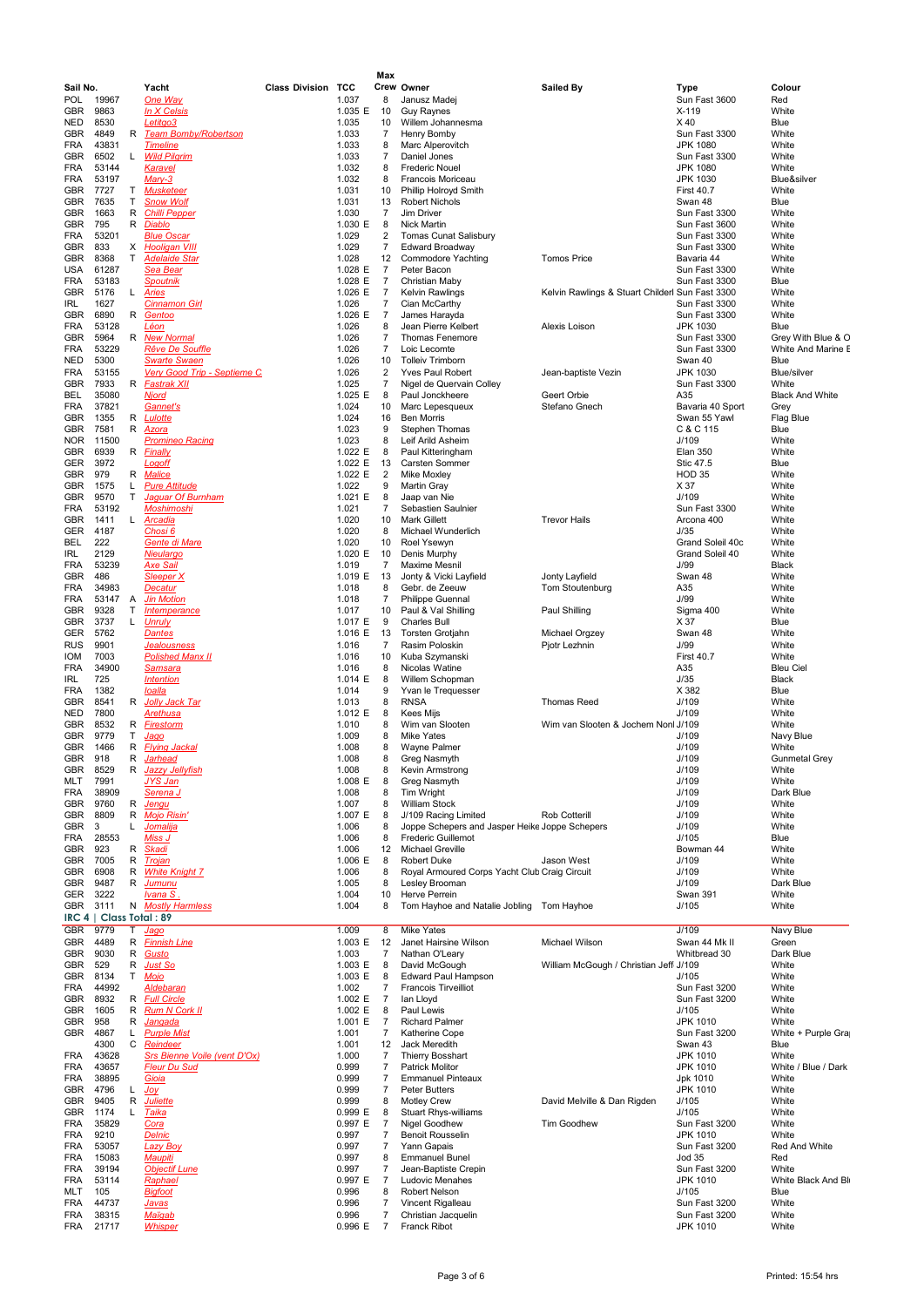|                   |                          |        |                                                              |                           |                    | Max                  |                                                                   |                                 |                                     |                                |
|-------------------|--------------------------|--------|--------------------------------------------------------------|---------------------------|--------------------|----------------------|-------------------------------------------------------------------|---------------------------------|-------------------------------------|--------------------------------|
| Sail No.          |                          |        | Yacht                                                        | <b>Class Division TCC</b> |                    |                      | Crew Owner                                                        | Sailed By                       | Type                                | Colour                         |
| FRA               | 28307                    |        | <b>Cap West</b>                                              |                           | 0.995              | 8                    | Marc Lepesqueux                                                   |                                 | <b>First 36.7</b>                   | Marine Blue                    |
| FRA               | 37310                    |        | <u>Atrox</u>                                                 |                           | 0.994              | 7                    | Harold Baseden                                                    |                                 | JPK 1010                            | Blue                           |
| <b>FRA</b>        | 39098                    |        | Crescendo                                                    |                           | 0.994              | $\overline{7}$       | <b>Philippe Sauzieres</b>                                         |                                 | <b>JPK 1010</b>                     | White                          |
| GBR<br><b>FRA</b> | 1524<br>43912            | L      | Laura<br>Un Papillon Contre L'Eczéma                         |                           | 0.994<br>0.994     | 10<br>$\overline{7}$ | <b>Richard Stain</b><br>Alain Peron                               |                                 | Sovereign 400<br><b>JPK 1010</b>    | White<br><b>Black And Blue</b> |
| GBR               | 8956                     | R      | Mzungu                                                       |                           | 0.993 E            | $\overline{7}$       | Tony White                                                        | Samuel White                    | Sun Fast 3200                       | White                          |
| FRA               | 43653                    |        | <u>Nirvana</u>                                               |                           | 0.993 E            | 7                    | Keith Thompson                                                    |                                 | Sun Fast 3200                       | White                          |
| NED               | 118                      |        | Winsome                                                      |                           | 0.993 E            | 11                   | Harry J. Heijst                                                   |                                 | S&S 41                              | Navy Blue                      |
| FRA               | 43604                    |        | <b>Fleo</b>                                                  |                           | 0.992              | 7                    | Christophe Lollier                                                |                                 | Sun Fast 3200                       | Blanc                          |
| GBR<br>GBR        | 4110<br>5284             | L.     | Kiswala<br><b>Longbow Of Itchen</b>                          |                           | 0.991<br>0.990     | 10<br>13             | Stephen Brookson<br>Mike Wilkinson                                |                                 | Swan 411<br>Bowman 48               | White<br>Blue                  |
| IOM               | 8931                     | R      | Aj Wanderlust                                                |                           | 0.989              | 13                   | Charlene Howard                                                   |                                 | Sun Odyssey 45.2                    | White With Red And             |
| FRA               | 37370                    |        | Tagan IV                                                     |                           | 0.989              | 7                    | <b>Alain Duvivier</b>                                             |                                 | A31                                 | White                          |
| <b>GBR</b>        | 6777                     | R      | <u>Bespoke</u>                                               |                           | 0.987              | 7                    | Neal Brewer                                                       |                                 | Humphreys 30 Mod (ke Grey           |                                |
| GBR               | 912                      | R      | <u>Polka</u>                                                 |                           | 0.987              | 7                    | Marcus Wareham                                                    |                                 | <b>First 34.7</b>                   | White                          |
| FRA               | 37298                    |        | <u>Barouf</u>                                                |                           | 0.986              | 7                    | <b>Nicolas Saint Bris</b>                                         |                                 | A31                                 | White                          |
| FRA<br>FRA        | 3333<br>29340            |        | Shortaood<br>Cavok 4                                         |                           | 0.985<br>0.983     | 2<br>7               | Renaud Courbon and Emmanuel V Renaud Courbon<br>Thomas Collardeau |                                 | First Class 10<br>JPK 9.60          | White<br>White                 |
| FRA               | 37395                    |        | Laudato Si                                                   |                           | 0.983              | 7                    | Regis Vian                                                        |                                 | A31                                 | White                          |
| NED               | 7975                     |        | <b>Blue June</b>                                             |                           | 0.982              | 12                   | Erik van Kasteel                                                  |                                 | Standfast 43                        | Blue                           |
| NED               | 8831                     |        | <b>Scheepsrecht</b>                                          |                           | 0.982              | 11                   | Jim Heilijgers                                                    |                                 | Bavaria 410                         | White                          |
| <b>FRA</b>        | 28747                    |        | <b>Stay</b>                                                  |                           | 0.982              | 7                    | Gregory Bertrand                                                  |                                 | JPK 9.60                            | Black-grey-white               |
| GBR               | 8367                     |        | <b>RHO</b>                                                   |                           | 0.980 E            | 9                    | <b>Equinox Sailing</b>                                            | Ruaraidh Plummer                | Sigma 38                            | White                          |
| NED<br>GBR        | 9101<br>7732             | T.     | <u>J-blue</u><br><b>Mardy Gras</b>                           |                           | 0.979<br>0.979 E   | 7<br>7               | Jan Bruijn<br><b>Frederick Mundle</b>                             |                                 | JPK 9.60<br>$X-332$                 | White<br>White + 3 Blue Strip  |
| GBR               | 8285                     |        | <b>Kindred Spirit</b>                                        |                           | 0.977 E            | 9                    | Robert Lee                                                        |                                 | Sigma 38                            | White                          |
| GBR               | 6388                     | T.     | Marta                                                        |                           | 0.977 E            | 9                    | <b>Brian Skeet</b>                                                |                                 | Sigma 38                            | White                          |
| GBR               | 8354                     |        | <u>Spirit</u>                                                |                           | 0.977 E            | 9                    | Paul Scott                                                        |                                 | Sigma 38                            | White                          |
| GBR               | 1652                     | R      | Ithaka                                                       |                           | 0.975              | 12                   | Giovanni Mazzocchi                                                | Kenneth Brougher                | Swan 44                             | White                          |
| FRA               | 403                      |        | <u>Arcane</u>                                                |                           | 0.974              | 8                    | Thierry de Mazancourt                                             |                                 | Suspense                            | White                          |
| GBR<br>NED        | 8396<br>5859             |        | <b>Sam</b><br><u>Vanilla</u>                                 |                           | 0.974<br>0.972 E   | 9<br>$\overline{7}$  | Peter Hopps<br>Niek Spiljard                                      |                                 | Sigma 38<br>$X-332$                 | White<br>Yellow                |
| FRA               | 28831                    |        | <b>Menuiserie-fenetre.fr</b>                                 |                           | 0.971              | 7                    | Alain Guelennoc                                                   |                                 | $X-332$                             | White And Blue                 |
| GBR               | 8338                     |        | <b>With Alacrity</b>                                         |                           | 0.970 E            | 9                    | <b>Chris Choules</b>                                              | Vanessa Twohey                  | Sigma 38                            | White                          |
| FRA               | 17815                    |        | Sun Hill 3                                                   |                           | 0.966              | 7                    | <b>Francois Charles</b>                                           |                                 | Dehler 33 Cruising                  | White                          |
| GBR               | 934                      | R      | <b>Mystery</b>                                               |                           | 0.965              | 8                    | Sally Olsen                                                       |                                 | Mystery 35                          | Blue                           |
| IRL               | 1397<br>815              |        | <b>Desert Star Irish Offshore Sa</b><br><b>Longue Pierre</b> |                           | 0.963 E<br>0.962 E | 8<br>9               | Irish Offshore Sailing<br>D Cooper & P England                    | Ronan O'Siochru<br>David Cooper | Sun Fast 37<br>Dehler 38            | White                          |
| GBR<br>GBR        | 8756                     | T.     | <b>Nimrod</b>                                                |                           | 0.962              | 8                    | Paul Love- Williams                                               |                                 | Sun Fast 35                         | <b>Light Grey</b><br>White     |
| IRL               | 1455                     |        | Sherkin 2                                                    |                           | 0.959 E            | 8                    | Ronan O'Siochru                                                   |                                 | Sun Fast 37                         | White                          |
| GBR               | 4350                     |        | L Felix                                                      |                           | 0.957              | 7                    | Christoph Friedrich                                               |                                 | $X-332$                             | White                          |
| IRL               | 375                      |        | Andante                                                      |                           | 0.950              | 8                    | Keith Miller                                                      |                                 | Yamaha 36                           | Light Blue                     |
| GBR               | 3907                     |        | Sundance                                                     |                           | 0.949              | 8                    | Alistair Cooke                                                    |                                 | Sigma 36                            | White                          |
| GBR               | 1178<br>292              | х      | <b>Easy Glider</b>                                           |                           | 0.946<br>0.942     | 11                   | Oliver Hughes                                                     |                                 | S&S 41                              | Mahogany                       |
| GBR<br>NED        | 8304                     |        | <u>Amokura</u><br>Emily                                      |                           | 0.940              | 15<br>12             | Paul Moxon<br>Gerard Jonker                                       | Paul Moxon & Steve Jones        | <b>Classic Yawl</b><br>Nicholson 43 | Dark Blue<br>Blue              |
| GBR               | 1599                     | L.     | <b>Out Of Nowhere</b>                                        |                           | 0.939              | 7                    | Simon Robertson                                                   |                                 | <b>First 31.7</b>                   | White                          |
| GBR               | 26                       | R      | <b>Morning After</b>                                         |                           | 0.933              | 8                    | <b>Stuart Greenfield</b>                                          |                                 | S&S 34                              | Blue                           |
| IRL               | 3852                     |        | <b>Blue Oyster</b>                                           |                           | 0.932 E            | 8                    | Noel Coleman                                                      |                                 | Oyster 37                           | Blue                           |
| NED               | 7488                     |        | <u>Bruorskip</u>                                             |                           | 0.929              | 7                    | <b>Freek Strebe</b>                                               |                                 | <b>First 31.7</b>                   | White                          |
| GBR               | 4792                     | L.     | <b>Spirit Of St George II</b>                                |                           | 0.929              | 10                   | <b>Stuart Southwick</b>                                           | Mark Jones                      | Elan 394                            | White                          |
| GBR<br>GBR        | 123<br>3527              | T.     | <u>Xara</u><br><b>Freedom</b>                                |                           | 0.919<br>0.912     | 9<br>$\overline{7}$  | Jonathan Rolls<br>David O'Shea                                    |                                 | Swan 38 S/R<br>Sloop                | White<br>White (with Red Str   |
| GBR               | 1661                     | С      | <b>Magic Moments</b>                                         |                           | 0.907 E            | $\overline{7}$       | Pelham Etherington                                                | Andy (andreas) Etherington      | Sigma 33                            | White                          |
| GBR               | 4455                     |        | <b>Knight's Challenge</b>                                    |                           | 0.902              | 7                    | Neil O'Leary                                                      |                                 | Sigma 33                            | White                          |
| GBR               | 23806                    |        | <b>Finola</b>                                                |                           | 0.901              | 8                    | Christopher Frost                                                 | Elin Haf Davies                 | Swan 36                             | White                          |
| NED               | 8606                     |        | <b>Stardust</b>                                              |                           | 0.900              | 12                   | Eric van den Born                                                 |                                 | Camper & Nicolson                   | Blue                           |
| GBR<br><b>GBR</b> | 4127<br>590              | R<br>Κ | <b>Get Carter</b><br>Colemere                                |                           | 0.895 E<br>0.878 E | 7<br>7               | Marcelle von Wendland<br>Rob Windsor                              |                                 | 3/4 Tonner<br>Contessa 32           | White<br>White                 |
| GBR               | 586                      |        | <b>ATV</b>                                                   |                           | 0.875              | 7                    | Roger Shapland                                                    |                                 | Contessa 32                         | Blue                           |
| FR                | 14                       |        | <b>Fulmar Fever</b>                                          |                           | 0.871 E            | $\overline{7}$       | Robert Marchant                                                   |                                 | <b>Westerly Fulmar</b>              | Yellow                         |
| BEL               | 629                      |        | Lecas                                                        |                           | 0.864              | $\overline{7}$       | Christophe Declercq                                               |                                 | Contessa 32                         | Pale Blue                      |
|                   |                          |        | Not categorised   Class Total: 28                            |                           |                    |                      |                                                                   |                                 |                                     |                                |
| <b>FRA</b>        | 49                       |        | Alakaluf                                                     |                           |                    |                      | Philippe Hartz                                                    |                                 | Figaro 3                            | <b>Blue And Red</b>            |
| SWE<br>NED        | $\mathbf{1}$<br>7036     |        | <b>Black Lily</b><br>Chouette                                |                           |                    |                      | Haakan Karlsson<br>Steven Pals                                    |                                 | Racer/crusier<br>Sun Fast 36        | Black<br>White                 |
| FRA               | 39498                    |        | A Ciao                                                       |                           |                    |                      | <b>Patrick Etesse</b>                                             |                                 | Grand Soleil 46lc                   | White                          |
| GBR               | 0000                     |        | Eagle                                                        |                           |                    |                      | Stuart Learmond                                                   |                                 | Comfortina 42                       | White                          |
| GER               | 6880                     |        | <b>Edelweiss</b>                                             |                           |                    |                      | <b>Thomas Reinecke</b>                                            | Ove Franck                      | Millenium 40 Q.b.                   | White                          |
| SWE               | 164                      |        | <b>Embla</b>                                                 |                           |                    |                      | Olof Granander                                                    |                                 | <b>First 40.7</b>                   | White                          |
| USA<br>GBR        | 7943<br>65               |        | DL Fast Forward<br>N Hardship III                            |                           |                    |                      | <b>Tomasz Nagas</b><br>Paul Stratton                              |                                 | One-off<br>Swan 65                  | <b>Black Red White</b><br>Blue |
| NED               | 7360                     |        | <u>Hawk</u>                                                  |                           |                    |                      | Martin Lossie                                                     | <b>Brandon Biesheuvel</b>       | Sigma 38                            | White                          |
| GBR               | 4018                     |        | N <u>Jazz</u>                                                |                           |                    |                      | <b>Oliver Grant</b>                                               |                                 | First 40                            | Wite                           |
| GBR               | 5318                     |        | <b>Lady J Of Cowes</b>                                       |                           |                    |                      | Marshall Bailey                                                   |                                 | Ovster 53                           | White                          |
| FRA               | 7                        |        | Le Loup Rouge of CMN                                         |                           |                    |                      | Pierre Legoupil                                                   |                                 | Maïca Rorc                          | Noir                           |
| NOR.<br>NED       | 12119<br>7965            |        | Lupi<br><b>Magic Wind</b>                                    |                           |                    |                      | <b>Bjorn Einar Borresen</b><br>Robert Tan                         |                                 | Hr 43<br>J/125                      | White With Blue Str<br>Grey    |
| CZE               | 79                       |        | <b>Marie</b>                                                 |                           |                    |                      | Milan Kolacek                                                     |                                 | <b>JPK 1030</b>                     | White                          |
| POL               | 14833                    |        | Oiler.pl                                                     |                           |                    |                      | Marek Woloszyn                                                    |                                 | Two Tonner                          | White                          |
| <b>GER</b>        | 884                      |        | Oromocto                                                     |                           |                    |                      | Kai Greten                                                        |                                 | One Ton                             | Nature                         |
| GBR               | 4321                     |        | R Oystercatcher XXXV                                         |                           |                    |                      | <b>Richard Matthews</b>                                           |                                 | Cf520                               | Tba                            |
| NED               | 9119<br>5999             |        | Parrot                                                       |                           |                    |                      | Matthijs Hardeman                                                 |                                 | Farr40                              | Grey                           |
| <b>FRA</b><br>IRL | 20                       |        | <b>Pen Duick VI</b><br><b>RI</b> Sailing                     |                           |                    |                      | <b>Sebastien Duclos</b><br>Kenneth Rumball                        |                                 | 73' Aluminium Ketch<br>Figaro 3     | Black<br>White                 |
| GBR               | 4923                     |        | L Shanley                                                    |                           |                    |                      | <b>Stacey Clark</b>                                               |                                 | Ovni 385                            | Grey                           |
| GER               | 655                      |        | <b>Snifix Dry</b>                                            |                           |                    |                      | Dirk Lahmann                                                      |                                 | Peterson 43 lor 2-ton               | White                          |
| GBR               | 4019                     |        | N Tango                                                      |                           |                    |                      | Maria Potekha                                                     |                                 | First 40                            | Wite                           |
| <b>GER</b>        | 2193                     |        | <b>Truwen</b>                                                |                           |                    |                      | Jens-werner Hinrichs                                              |                                 | Swan 38                             | White                          |
| FRA               | 11<br>6674               |        | <b>Victoire</b>                                              |                           |                    |                      | Yael Poupon                                                       |                                 | Figaro 3                            | White                          |
| NED               | IRC 2H   Class Total: 91 |        | Xanadu                                                       |                           |                    |                      | <b>Willem Stam</b>                                                |                                 | $X-412$                             | White Dark Blue Tri            |
| GBR               | 55                       |        | Rosalba                                                      |                           | 1.553              | 2                    | <b>Richard Tolkien</b>                                            |                                 | Open 60                             | White                          |
| SWE               | 101                      |        | Jolene                                                       |                           | 1.131 E            | $\overline{2}$       | Fredrik Rydin                                                     |                                 | J/121                               | White                          |
| POR               | 66                       |        | Stormwave 2.0                                                |                           | 1.112              | 2                    | <b>Ross Farrow</b>                                                |                                 | Figaro 3                            | White                          |
| HKG               | 2192                     |        | <b>Double Edge</b>                                           |                           | 1.105 E            | $\overline{2}$       | Chris Schram                                                      |                                 | Corby 38                            | Blue                           |
| GBR<br>GBR        | 5811<br>8601             | R      | <b>Jagerbomb</b><br>R Oui                                    |                           | 1.093 E<br>1.092 E | $\overline{2}$<br>2  | Paul Griffiths<br>Lance Adams                                     |                                 | J/111<br>Corby 36                   | White<br>Grey                  |
| USA               | 51020                    |        | <b>Momentum</b>                                              |                           | 1.091              | $\overline{2}$       | Paul Kanev                                                        |                                 | Hinckley 51                         | Dark Green                     |
| GBR               | 3922                     | R      | Jangle                                                       |                           | 1.085 E            | 2                    | <b>Clive Miles</b>                                                |                                 | J/122                               | White                          |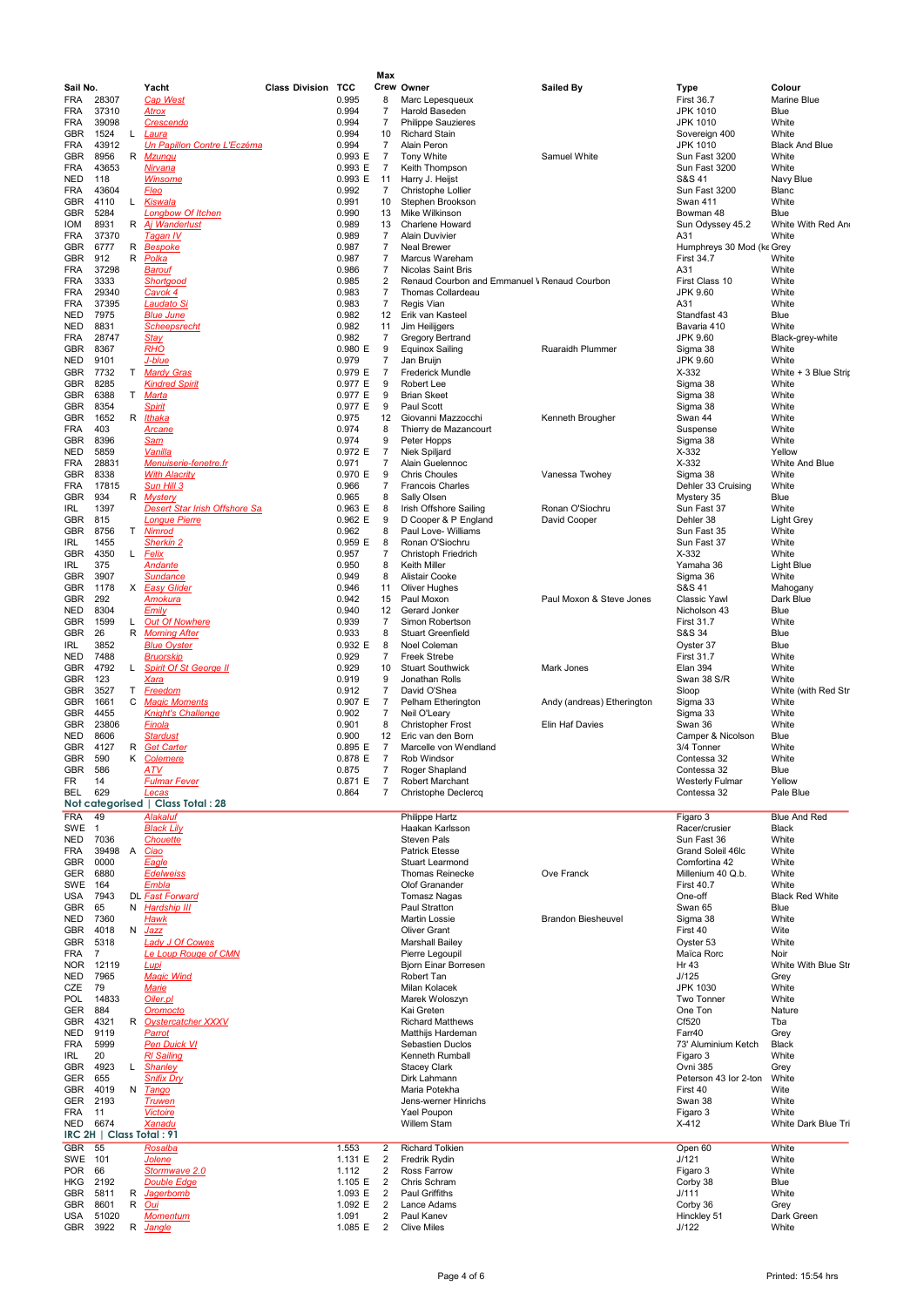| Sail No.                 |                |         | Yacht                                           | <b>Class Divisio</b> |
|--------------------------|----------------|---------|-------------------------------------------------|----------------------|
| FRA<br>NED               | 28<br>9112     |         | Tuftuftuf<br>Ajeto!                             |                      |
| <b>FRA</b>               | 25             |         | C.magic                                         |                      |
| <b>GBR</b>               | 43             |         | Abu 43                                          |                      |
| <b>GBR</b><br>GBR        | 914<br>1264    | R       | <b>Tigris</b><br><b>Ginny B</b>                 |                      |
| <b>FRA</b>               | 34646          |         | <u>Kazami</u>                                   |                      |
| GBR                      | 8657           | L       | Bellino                                         |                      |
| GBR<br>SUI               | 1<br>54        | x       | <b>Bounce Back</b><br>Oceanvox <sub>2</sub>     |                      |
| <b>FRA</b>               | 53161          |         | <u>Phu Cam</u>                                  |                      |
| <b>FRA</b>               | 43853          |         | <b>Solenn for Pure Ocean</b>                    |                      |
| <b>FRA</b><br><b>GBR</b> | 43907<br>711   | Ν       | <b>Aileau</b><br><b>Kimanche Eve II</b>         |                      |
| POL                      | 19967          |         | One Way                                         |                      |
| GBR                      | 9863           | R       | In X Celsis                                     |                      |
| GBR<br>FRA               | 4849<br>43831  |         | <b>Team Bomby/Robertson</b><br><b>Timeline</b>  |                      |
| <b>GBR</b>               | 6502           | L       | <b>Wild Pilgrim</b>                             |                      |
| FRA<br>GBR               | 53197<br>1663  | R       | $Mary-3$<br><b>Chilli Pepper</b>                |                      |
| <b>GBR</b>               | 795            | R       | <b>Diablo</b>                                   |                      |
| <b>FRA</b>               | 53201          |         | <b>Blue Oscar</b>                               |                      |
| <b>GBR</b><br>USA        | 833<br>61287   | X       | <b>Hooligan VIII</b><br><u>Sea Bear</u>         |                      |
| <b>GBR</b>               | 5176           | L       | <b>Aries</b>                                    |                      |
| <b>IRL</b>               | 1627           |         | <b>Cinnamon Girl</b>                            |                      |
| GBR<br>FRA               | 6890<br>53128  | R       | Gentoo<br>Léon                                  |                      |
| <b>GBR</b>               | 5964           | R       | <b>New Normal</b>                               |                      |
| <b>FRA</b>               | 53155          |         | Very Good Trip - Septieme C                     |                      |
| GBR<br>GBR               | 7933<br>7581   | R<br>R  | <u>Fastrak XII</u><br>Azora                     |                      |
| GBR                      | 979            | R       | <b>Malice</b>                                   |                      |
| FRA                      | 53192          |         | <b>Moshimoshi</b>                               |                      |
| FRA<br><b>IOM</b>        | 53239<br>7003  |         | <b>Axe Sail</b><br><b>Polished Manx II</b>      |                      |
| IRL                      | 725            |         | <b>Intention</b>                                |                      |
| NED                      | 7800           |         | <b>Arethusa</b>                                 |                      |
| GBR<br>GBR               | 8532<br>9779   | R<br>T. | <b>Firestorm</b><br>Jago                        |                      |
| FRA                      | 38909          |         | Serena J                                        |                      |
| GBR<br>GBR               | 3<br>9030      | L<br>R  | <u>Jomalija</u><br>Gusto                        |                      |
| GBR                      | 529            | R       | Just So                                         |                      |
| GBR                      | 958            | R       | Jangada                                         |                      |
| <b>GBR</b><br><b>FRA</b> | 4867<br>43657  | L       | <b>Purple Mist</b><br><b>Fleur Du Sud</b>       |                      |
| GBR                      | 1174           | L       | <b>Taika</b>                                    |                      |
| <b>FRA</b><br>FRA        | 35829<br>53057 |         | Cora                                            |                      |
| <b>FRA</b>               | 53114          |         | <b>Lazy Boy</b><br>Raphael                      |                      |
| MLT                      | 105            |         | <b>Bigfoot</b>                                  |                      |
| <b>FRA</b><br>FRA        | 44737<br>38315 |         | Javas<br><u>Maïqab</u>                          |                      |
| <b>FRA</b>               | 39098          |         | <b>Crescendo</b>                                |                      |
| <b>FRA</b><br>GBR        | 43912<br>8956  | R       | Un Papillon Contre L'Eczéma<br><b>Mzungu</b>    |                      |
| FRA                      | 43653          |         | <u>Nirvana</u>                                  |                      |
| GBR                      | 5284           |         | <b>Longbow Of Itchen</b>                        |                      |
| IOM<br><b>FRA</b>        | 8931<br>37370  | к       | Aj Wanderlust<br><b>Tagan IV</b>                |                      |
| GBR                      | 6777           | R       | <b>Bespoke</b>                                  |                      |
| FRA                      | 37298          |         | <b>Barouf</b>                                   |                      |
| FRA<br>FRA               | 37395<br>28747 |         | Laudato Si<br><u>Stay</u>                       |                      |
| NED                      | 9101           |         | J-blue                                          |                      |
| GBR                      | 6388           | т       | Marta                                           |                      |
| <b>GBR</b><br>GBR        | 4350<br>292    | L       | Felix<br>Amokura                                |                      |
| GBR                      | 1599           | Г       | <b>Out Of Nowhere</b>                           |                      |
| GBR                      | 26             | R       | <b>Morning After</b>                            |                      |
| NED<br>GBR               | 7488<br>1661   | С       | <b>Bruorskip</b><br><b>Magic Moments</b>        |                      |
| GBR                      | 23806          |         | <b>Finola</b>                                   |                      |
| <b>GBR</b><br>FRA        | 586<br>17647   |         | <u>ATV</u><br><u>Bahia</u>                      |                      |
| BEL                      | 798            |         | Caramel                                         |                      |
| NED                      | 102            |         | <b>Double Dutch</b>                             |                      |
| NED<br>NED               | 1100<br>9375   |         | <u>Jaffix</u><br><b>Jongeheer</b>               |                      |
| NOR                      | 12466          |         | <u>Mia Mara</u>                                 |                      |
| SUI                      | 018            |         | <b>Thd</b><br>MOCRA   Class Total: 14           |                      |
| <b>GBR</b>               | 828            | M       | <b>Addictive Sailing</b>                        |                      |
| SUI                      | 888            |         | <u>Allegra</u>                                  |                      |
| <b>USA</b><br>FRA        | 128<br>53255   |         | Argo<br><u>Banzai</u>                           |                      |
| FRA                      | 1              |         | <b>Castor</b>                                   |                      |
| <b>GBR</b><br><b>FRA</b> | 01<br>888      | м       | <b>Freshly Squeezed</b><br><b>Guyader Mext</b>  |                      |
| F                        | 220            |         | M L'Albatros                                    |                      |
| ITA                      | 55             |         | <b>Maserati</b>                                 |                      |
| <b>GBR</b><br>FRA        | 2199<br>17     | Г       | <b>Morpheus</b><br><b>Rayon Vert</b>            |                      |
| CAY                      | 1              |         | <b>Shockwave</b>                                |                      |
| GBR                      | 815            | М       | <b>Slinky Malinki</b>                           |                      |
| FRA                      | 8              |         | Use It Again<br>Open Multihull   Class Total: 4 |                      |

|                |                     |        |                                           |                           |                  | Max                              |                                                      |                                                 |                                     |                                           |
|----------------|---------------------|--------|-------------------------------------------|---------------------------|------------------|----------------------------------|------------------------------------------------------|-------------------------------------------------|-------------------------------------|-------------------------------------------|
| Sail No.       |                     |        | Yacht                                     | <b>Class Division TCC</b> |                  |                                  | Crew Owner                                           | <b>Sailed By</b>                                | Type                                | Colour                                    |
| FRA            | 28                  |        | Tuftuftuf                                 |                           | 1.069            | 2                                | <b>Pascal Tuffier</b>                                |                                                 | Figaro II                           | Black                                     |
| NED            | 9112                |        | Ajeto!                                    |                           | 1.063 E          | $\overline{2}$                   | Robin Verhoef & John Van Der Sta John van der Starre |                                                 | J/122e                              | White                                     |
| FRA            | 25                  |        | C.magic                                   |                           | 1.063            | $\overline{2}$                   | Jerome Croyere                                       |                                                 | Figaro II                           | Orange                                    |
| GBR            | 43                  |        | Abu 43                                    |                           | 1.055            | 2                                | Christian Teichmann                                  |                                                 | Figaro II                           | Grey                                      |
| GBR            | 914                 | R      | <u>Tiqris</u>                             |                           | 1.049 E          | $\overline{2}$                   | Gavin Howe                                           |                                                 | Sun Fast 3600                       | White                                     |
| GBR            | 1264                |        | <b>Ginny B</b>                            |                           | 1.044 E          | 2                                | Alex Bennett                                         |                                                 | Swan 46                             | White                                     |
| FRA            | 34646               |        | <u>Kazami</u>                             |                           | 1.043            | 2                                | <b>Benoit Amalric</b>                                |                                                 | Jpk 110                             | White                                     |
| GBR            | 8657<br>$\mathbf 1$ | L<br>X | <b>Bellino</b><br><b>Bounce Back</b>      |                           | 1.040 E          | $\overline{2}$<br>2              | Rob Craigie                                          |                                                 | Sun Fast 3600                       | White<br>White                            |
| GBR<br>SUI     | 54                  |        | Oceanvox <sub>2</sub>                     |                           | 1.040<br>1.040   | $\overline{2}$                   | <b>Steven Goddard</b><br>Jean-francois Guillet       | James Dean & Stevie Goddard                     | First 40<br><b>JPK 1080</b>         | White                                     |
| FRA            | 53161               |        | <b>Phu Cam</b>                            |                           | 1.040 E          | $\overline{c}$                   | <b>Philippe Triem</b>                                |                                                 | Sun Fast 3600                       | Blue                                      |
| FRA            | 43853               |        | <b>Solenn for Pure Ocean</b>              |                           | 1.040 E          | $\overline{2}$                   | Ludovic Gerard                                       |                                                 | <b>JPK 1080</b>                     | White                                     |
| FRA            | 43907               |        | <b>Ajleau</b>                             |                           | 1.039 E          | $\overline{c}$                   | Olivier Burgaud                                      |                                                 | <b>JPK 1080</b>                     | White                                     |
| GBR            | 711                 |        | N Kimanche Eve II                         |                           | 1.038            | $\overline{2}$                   | Mark Franklin                                        |                                                 | <b>JPK 1080</b>                     | White                                     |
| POL            | 19967               |        | One Way                                   |                           | 1.037            | 2                                | Janusz Madej                                         |                                                 | Sun Fast 3600                       | Red                                       |
| GBR            | 9863                |        | In X Celsis                               |                           | 1.035 E          | $\overline{c}$                   | <b>Guy Raynes</b>                                    |                                                 | $X-119$                             | White                                     |
| GBR            | 4849                | R      | Team Bomby/Robertson                      |                           | 1.033            | 2                                | Henry Bomby                                          |                                                 | Sun Fast 3300                       | White                                     |
| FRA            | 43831               |        | <b>Timeline</b>                           |                           | 1.033            | 2                                | Marc Alperovitch                                     |                                                 | <b>JPK 1080</b>                     | White                                     |
| GBR            | 6502                | L.     | <b>Wild Pilgrim</b>                       |                           | 1.033            | $\overline{2}$                   | Daniel Jones                                         |                                                 | Sun Fast 3300                       | White                                     |
| FRA            | 53197               |        | $Mary-3$                                  |                           | 1.032            | 2                                | Francois Moriceau                                    |                                                 | <b>JPK 1030</b>                     | Blue&silver                               |
| GBR            | 1663                | R      | <b>Chilli Pepper</b>                      |                           | 1.030            | $\overline{2}$                   | Jim Driver                                           |                                                 | Sun Fast 3300                       | White                                     |
| GBR            | 795                 | R      | <b>Diablo</b>                             |                           | 1.030 E          | $\overline{2}$                   | Nick Martin                                          |                                                 | Sun Fast 3600                       | White                                     |
| FRA            | 53201               |        | <b>Blue Oscar</b>                         |                           | 1.029            | 2                                | <b>Tomas Cunat Salisbury</b>                         |                                                 | Sun Fast 3300                       | White                                     |
| GBR            | 833                 |        | X Hooligan VIII                           |                           | 1.029            | 2                                | <b>Edward Broadway</b><br>Peter Bacon                |                                                 | Sun Fast 3300                       | White                                     |
| USA            | 61287               |        | Sea Bear                                  |                           | 1.028 E          | 2                                |                                                      |                                                 | Sun Fast 3300                       | White                                     |
| GBR            | 5176<br>1627        | L      | <b>Aries</b>                              |                           | 1.026 E<br>1.026 | $\overline{2}$<br>$\overline{2}$ | <b>Kelvin Rawlings</b><br>Cian McCarthy              | Kelvin Rawlings & Stuart Childerl Sun Fast 3300 | Sun Fast 3300                       | White<br>White                            |
| IRL<br>GBR     | 6890                | R      | <b>Cinnamon Girl</b><br>Gentoo            |                           | 1.026 E          | $\overline{2}$                   | James Harayda                                        |                                                 | Sun Fast 3300                       | White                                     |
| FRA            | 53128               |        | Léon                                      |                           | 1.026            | 2                                | Jean Pierre Kelbert                                  | Alexis Loison                                   | <b>JPK 1030</b>                     | Blue                                      |
| GBR            | 5964                |        | R New Normal                              |                           | 1.026            | 2                                | <b>Thomas Fenemore</b>                               |                                                 | Sun Fast 3300                       | Grey With Blue & O                        |
| FRA            | 53155               |        | Very Good Trip - Septieme C.              |                           | 1.026            | 2                                | Yves Paul Robert                                     | Jean-baptiste Vezin                             | <b>JPK 1030</b>                     | <b>Blue/silver</b>                        |
| GBR            | 7933                | R      | <u>Fastrak XII</u>                        |                           | 1.025            | 2                                | Nigel de Quervain Colley                             |                                                 | Sun Fast 3300                       | White                                     |
| GBR            | 7581                | R      | <b>Azora</b>                              |                           | 1.023            | 2                                | Stephen Thomas                                       |                                                 | C & C 115                           | Blue                                      |
| GBR            | 979                 | R      | <u> Malice</u>                            |                           | 1.022 E          | 2                                | Mike Moxley                                          |                                                 | <b>HOD 35</b>                       | White                                     |
| FRA            | 53192               |        | <b>Moshimoshi</b>                         |                           | 1.021            | 2                                | Sebastien Saulnier                                   |                                                 | Sun Fast 3300                       | White                                     |
| FRA            | 53239               |        | <b>Axe Sail</b>                           |                           | 1.019            | 2                                | <b>Maxime Mesnil</b>                                 |                                                 | J/99                                | Black                                     |
| IOM            | 7003                |        | <b>Polished Manx II</b>                   |                           | 1.016            | $\overline{2}$                   | Kuba Szymanski                                       |                                                 | <b>First 40.7</b>                   | White                                     |
| IRL            | 725                 |        | <b>Intention</b>                          |                           | 1.014 E          | $\overline{\mathbf{c}}$          | Willem Schopman                                      |                                                 | J/35                                | <b>Black</b>                              |
| NED            | 7800                |        | <b>Arethusa</b>                           |                           | 1.012 E          | $\boldsymbol{2}$                 | Kees Mijs                                            |                                                 | J/109                               | White                                     |
| GBR            | 8532                | R      | <b>Firestorm</b>                          |                           | 1.010            | 2                                | Wim van Slooten                                      | Wim van Slooten & Jochem Nonl J/109             |                                     | White                                     |
| GBR            | 9779                | T      | <u>Jaqo</u>                               |                           | 1.009            | 2                                | <b>Mike Yates</b>                                    |                                                 | J/109                               | Navy Blue                                 |
| FRA            | 38909               |        | Serena J                                  |                           | 1.008            | 2                                | <b>Tim Wright</b>                                    |                                                 | J/109                               | Dark Blue                                 |
| GBR            | 3                   | L      | Jomalija                                  |                           | 1.006            | 2                                | Joppe Schepers and Jasper Heike Joppe Schepers       |                                                 | J/109                               | White                                     |
| GBR            | 9030                | R      | Gusto                                     |                           | 1.003            | 2                                | Nathan O'Leary                                       |                                                 | Whitbread 30                        | Dark Blue                                 |
| GBR            | 529                 | R      | <b>Just So</b>                            |                           | 1.003 E          | $\overline{2}$                   | David McGough                                        | William McGough / Christian Jeff J/109          |                                     | White                                     |
| GBR            | 958<br>4867         | R      | Jangada                                   |                           | 1.001 E<br>1.001 | $\boldsymbol{2}$                 | <b>Richard Palmer</b>                                |                                                 | JPK 1010                            | White                                     |
| GBR<br>FRA     | 43657               | L      | <b>Purple Mist</b><br><b>Fleur Du Sud</b> |                           | 0.999            | 2<br>2                           | Katherine Cope<br><b>Patrick Molitor</b>             |                                                 | Sun Fast 3200<br>JPK 1010           | White + Purple Gra<br>White / Blue / Dark |
| GBR            | 1174                | L      | <u>Taika</u>                              |                           | 0.999 E          | 2                                | <b>Stuart Rhys-williams</b>                          |                                                 | J/105                               | White                                     |
| FRA            | 35829               |        | Cora                                      |                           | 0.997 E          | $\overline{2}$                   | Nigel Goodhew                                        | Tim Goodhew                                     | Sun Fast 3200                       | White                                     |
| FRA            | 53057               |        | Lazy Bov                                  |                           | 0.997            | 2                                | Yann Gapais                                          |                                                 | Sun Fast 3200                       | Red And White                             |
| FRA            | 53114               |        | Raphael                                   |                           | 0.997 E          | 2                                | Ludovic Menahes                                      |                                                 | <b>JPK 1010</b>                     | White Black And Bli                       |
| MLT            | 105                 |        | <b>Bigfoot</b>                            |                           | 0.996            | 2                                | <b>Robert Nelson</b>                                 |                                                 | J/105                               | Blue                                      |
| FRA            | 44737               |        | <u>Javas</u>                              |                           | 0.996            | 2                                | Vincent Rigalleau                                    |                                                 | Sun Fast 3200                       | White                                     |
| FRA            | 38315               |        | Maïqab                                    |                           | 0.996            | 2                                | Christian Jacquelin                                  |                                                 | Sun Fast 3200                       | White                                     |
| FRA            | 39098               |        | Crescendo                                 |                           | 0.994            | 2                                | <b>Philippe Sauzieres</b>                            |                                                 | <b>JPK 1010</b>                     | White                                     |
| FRA            | 43912               |        | Un Papillon Contre L'Eczéma               |                           | 0.994            | 2                                | Alain Peron                                          |                                                 | JPK 1010                            | <b>Black And Blue</b>                     |
| GBR            | 8956                | R      | <u>Mzunqu</u>                             |                           | 0.993 E          | $\overline{2}$                   | Tony White                                           | Samuel White                                    | Sun Fast 3200                       | White                                     |
| FRA            | 43653               |        | Nirvana                                   |                           | 0.993 E          | $\overline{2}$                   | Keith Thompson                                       |                                                 | Sun Fast 3200                       | White                                     |
| GBR            | 5284                |        | <b>Longbow Of Itchen</b>                  |                           | 0.990            | 2                                | Mike Wilkinson                                       |                                                 | Bowman 48                           | Blue                                      |
| ЮM             | 8931                | R      | Aj Wanderlust                             |                           | 0.989            | 2                                | Charlene Howard                                      |                                                 | Sun Odyssey 45.2                    | White With Red And                        |
| FRA            | 37370<br>6777       |        | Tagan IV                                  |                           | 0.989            | $\overline{2}$                   | <b>Alain Duvivier</b>                                |                                                 | A31                                 | White                                     |
| GBR<br>FRA     | 37298               | R      | Bespoke<br>Barouf                         |                           | 0.987<br>0.986   | 2<br>$\overline{\mathbf{c}}$     | Neal Brewer<br>Nicolas Saint Bris                    |                                                 | Humphreys 30 Mod (ke Grey<br>A31    | White                                     |
| FRA            | 37395               |        | Laudato Si                                |                           | 0.983            | 2                                | Regis Vian                                           |                                                 | A31                                 | White                                     |
| FRA            | 28747               |        | <b>Stay</b>                               |                           | 0.982            | 2                                | Gregory Bertrand                                     |                                                 | JPK 9.60                            | Black-grey-white                          |
| NED            | 9101                |        | J-blue                                    |                           | 0.979            | $\overline{2}$                   | Jan Bruiin                                           |                                                 | JPK 9.60                            | White                                     |
| GBR            | 6388                | Т      | Marta                                     |                           | 0.977 E          | $\overline{2}$                   | <b>Brian Skeet</b>                                   |                                                 | Sigma 38                            | White                                     |
| GBR            | 4350                | L      | Felix                                     |                           | 0.957            | $\overline{2}$                   | Christoph Friedrich                                  |                                                 | X-332                               | White                                     |
| GBR            | 292                 |        | Amokura                                   |                           | 0.942            | 2                                | Paul Moxon                                           | Paul Moxon & Steve Jones                        | Classic Yawl                        | Dark Blue                                 |
| GBR            | 1599                | L      | Out_Of Nowhere                            |                           | 0.939            | $\overline{2}$                   | Simon Robertson                                      |                                                 | <b>First 31.7</b>                   | White                                     |
| GBR            | 26                  | R      | <b>Morning After</b>                      |                           | 0.933            | 2                                | <b>Stuart Greenfield</b>                             |                                                 | S&S 34                              | Blue                                      |
| NED            | 7488                |        | <b>Bruorskip</b>                          |                           | 0.929            | $\overline{2}$                   | <b>Freek Strebe</b>                                  |                                                 | <b>First 31.7</b>                   | White                                     |
| GBR            | 1661                | С      | <b>Magic Moments</b>                      |                           | 0.907 E          | $\overline{2}$                   | Pelham Etherington                                   | Andy (andreas) Etherington                      | Sigma 33                            | White                                     |
| GBR            | 23806               |        | <b>Finola</b>                             |                           | 0.901            | 2<br>$\overline{2}$              | <b>Christopher Frost</b>                             | Elin Haf Davies                                 | Swan 36<br>Contessa 32              | White                                     |
| GBR<br>FRA     | 586<br>17647        |        | ATV<br>Bahia                              |                           | 0.875            | $\overline{2}$                   | Roger Shapland<br>Clara Fortin                       |                                                 | First Class10                       | Blue<br>White                             |
| BEL            | 798                 |        | Caramel                                   |                           |                  | $\overline{2}$                   | <b>Bernard Wilmet</b>                                |                                                 | Hanse                               | White                                     |
| NED            | 102                 |        | <b>Double Dutch</b>                       |                           |                  | $\overline{2}$                   | <b>Martin Hingst</b>                                 |                                                 | Ten2                                | Dark Grey                                 |
| NED            | 1100                |        | Jaffix                                    |                           |                  | 2                                | Floris Ingen Housz                                   |                                                 | Ff 1100                             | White / Grey                              |
| NED            | 9375                |        | Jongeheer                                 |                           |                  | 2                                | Elvira Luykx                                         |                                                 | J/99                                | White                                     |
|                | NOR 12466           |        | Mia Mara                                  |                           |                  | $\overline{2}$                   | Jon Moholth                                          |                                                 | Elan 37                             | White                                     |
| SUI            | 018                 |        | <u>Tbd</u>                                |                           |                  | 2                                | Padraic Conlon                                       |                                                 | Sloop                               | White                                     |
| MOCRA          |                     |        | Class Total: 14                           |                           |                  |                                  |                                                      |                                                 |                                     |                                           |
| GBR            | 828                 | м      | <b>Addictive Sailing</b>                  |                           |                  |                                  | <b>Brieuc Maisonneuve</b>                            | Paul Wollmann                                   | TS <sub>5</sub>                     | White                                     |
| SUI            | 888                 |        | Allegra                                   |                           |                  |                                  | Fast Cat Ltd                                         | Adrian Keller                                   | Catamaran                           | Silver Grey                               |
| USA            | 128                 |        | Argo                                      |                           |                  |                                  | Jason Carroll                                        | <b>Charles Corning</b>                          | Mod 70                              | White                                     |
| FRA            | 53255               |        | <b>Banzai</b>                             |                           |                  |                                  | Vincent Willemart                                    |                                                 | <b>TS42</b>                         | Grey And Red                              |
| FRA            | $\overline{1}$      |        | Castor                                    |                           |                  |                                  | Gregoire Andrieux                                    |                                                 | <b>TS42</b>                         | White                                     |
| GBR            | 01                  |        | M Freshly Squeezed                        |                           |                  |                                  | Paul Brant                                           |                                                 | Tr36 Race                           | Orange                                    |
| FRA            | 888                 |        | <b>Guyader Mext</b>                       |                           |                  |                                  | <b>Christian Guyader</b>                             | Gwen Chapalain                                  | TS <sub>5</sub>                     | Blue                                      |
| F              | 220                 | м      | <b>L'Albatros</b>                         |                           |                  |                                  | <b>Tim Whittle</b>                                   |                                                 | T3 Trifoiler                        | Blue                                      |
| ITA            | 55                  |        | Maserati                                  |                           |                  |                                  | Giovanni Soldini                                     |                                                 | Multi 70                            | <b>Black</b>                              |
| GBR            | 2199                |        | <b>Morpheus</b>                           |                           |                  |                                  | Andrew Fennell                                       |                                                 | Trimaran                            | White                                     |
| FRA            | 17                  | L.     | <b>Rayon Vert</b>                         |                           |                  |                                  | Oren Nataf                                           |                                                 | Pulsar 50                           | Black - White - Gree                      |
| CAY<br>GBR 815 | $\mathbf{1}$        | м      | <b>Shockwave</b><br><b>Slinky Malinki</b> |                           |                  |                                  | Christiaan Durrant<br>James Holder                   | Jeffery Mearing                                 | One Off 63' Trimaran<br>Dazcat 1295 | Chrome<br>Light Grey                      |
| FRA 8          |                     |        | <b>Use It Again</b>                       |                           |                  |                                  | Jerome Fournier le Ray                               |                                                 | Trimaran                            | White                                     |

FRA 53 <u>Actual Ultim 3</u> Yves Le Blevec Ultim White / Red